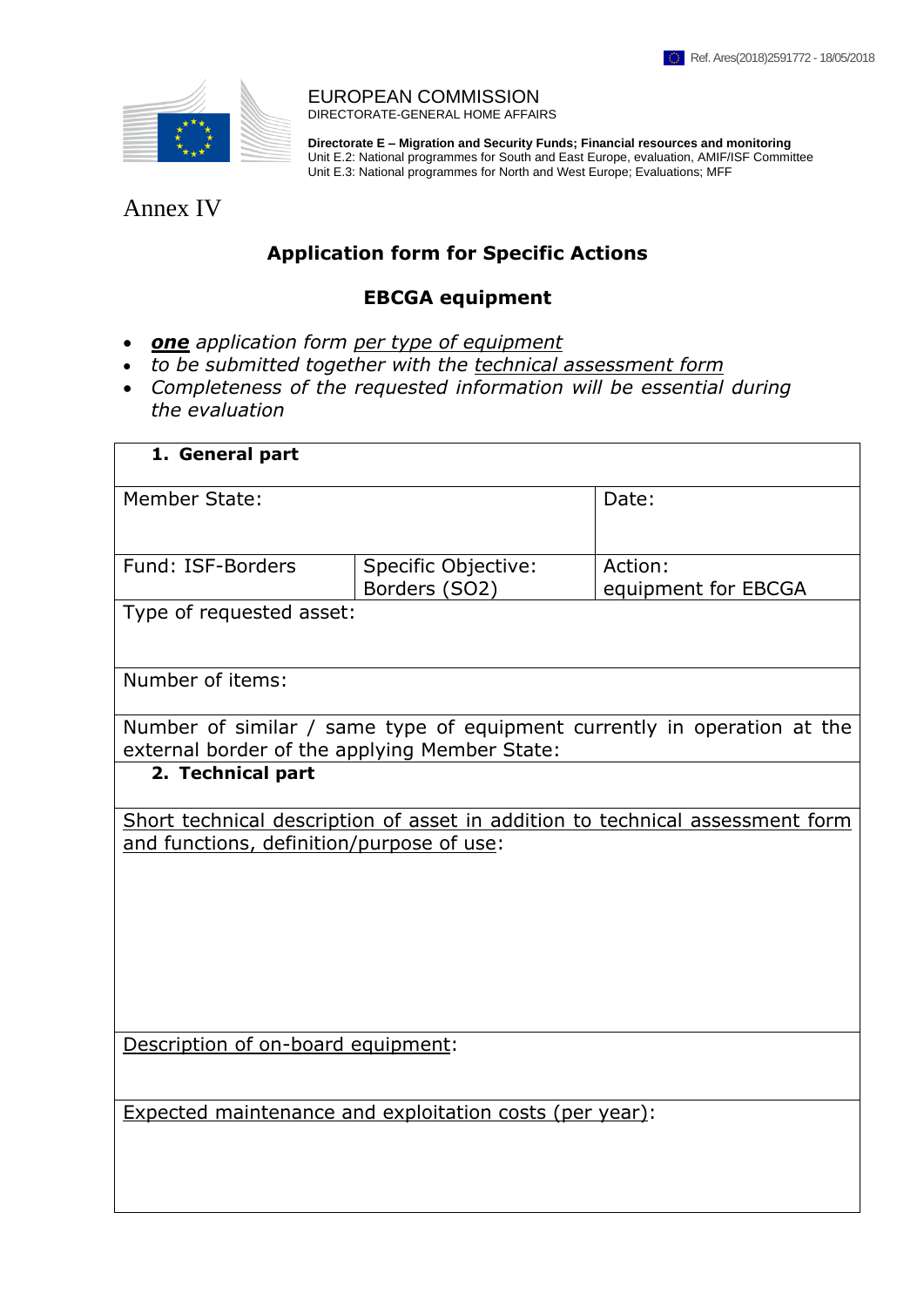## **3. Financial part**

Total budget per item**<sup>1</sup>** :

Total budget:

Total EU contribution requested:

## **4. Planning and procurement**

Please explain how fast the necessary technical specifications could be developed?

Has your service purchased similar equipment in last 10 years?

Is there any additional national requirements/ procedures before the launch of the procurement (i.e. earmarking of resources in national budget)

Type of procurement procedure planned:

If an existing framework or supplier contract will be used please give references and the name of supplier (if known) :

-

If direct award is used please provide the justification:

-

If applicable, please present the state of play for the purchase of assets awarded under previous pledging procedures for Specific Actions. In case of delays against the initial planning, please explain.

Approximate description of the process, indicating the timing (precise by quarters) and main steps for all stages of the purchase: development of technical specifications, other preparatory stages, tendering, evaluating; contracting, delivery.

 $\overline{a}$ **1** including on board equipment